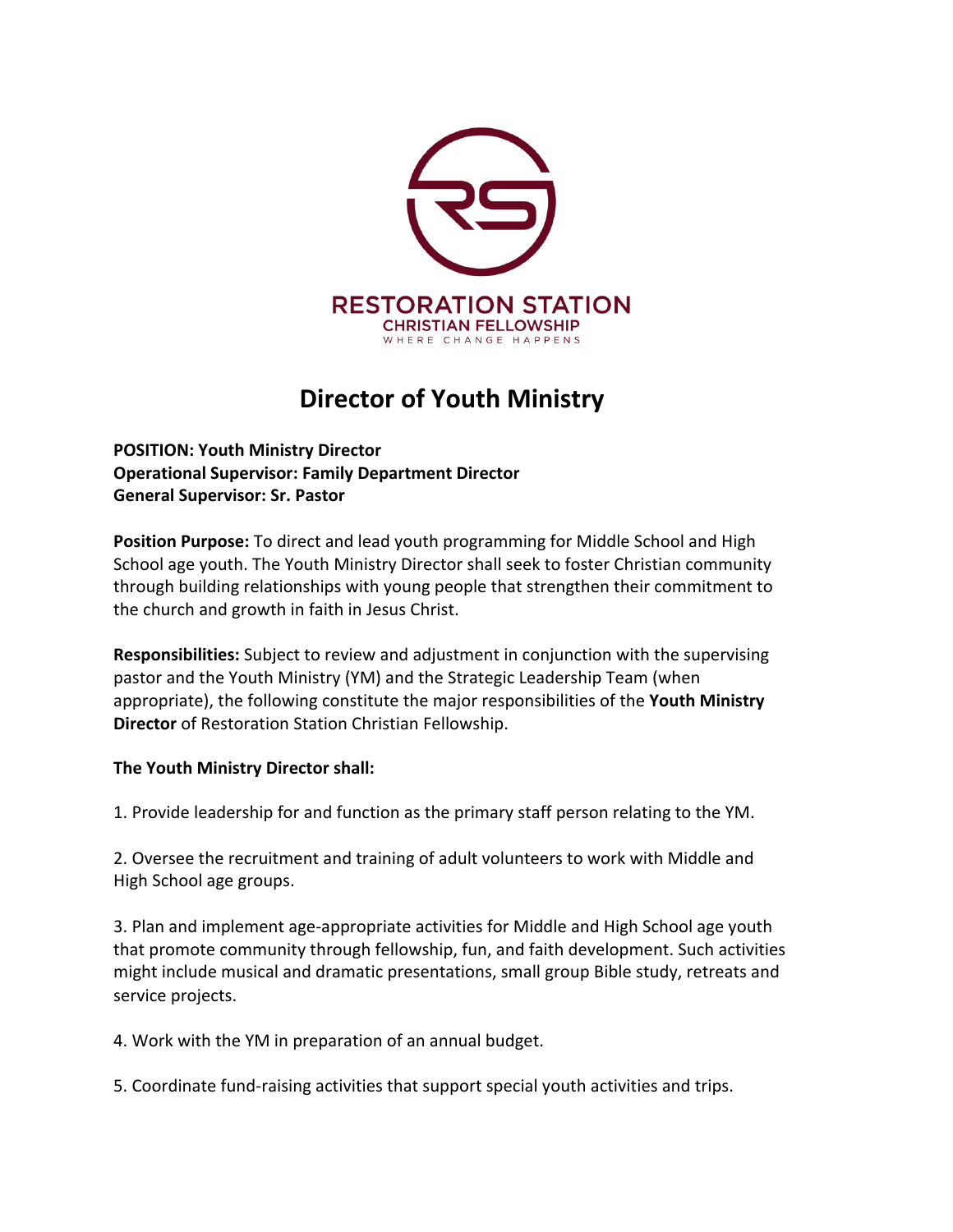6. Promote Christian service through age-appropriate service projects.

7. Work with other Church Youth Directors in partnering to support Youth in the community which youth directors and youth work together to proclaim the gospel and evangelize young people in the community.

#### **General Responsibilities**

1. Be a part of the worshiping community of Restoration Station Christian Fellowship Church on a regular basis, taking part in weekly services and events.

2. Hold monthly YM meetings, and any other meetings required by the supervising pastor.

3. Meet regularly with supervising pastor as needed at a time mutually agreed upon.

4. Coordinate youth activities with other ministries of the congregation in cooperation with staff.

5. Be in contact with administrative team and provide a timely and accurate schedule of Youth activities. Keep the congregation informed of youth events by coordinating the publicity for youth activities through the appropriate vehicles provided by the church. (e.g. weekly announcements, online promotion, email blasts, calling posts, online facebook community, postcard distribution etc.) Provide monthly reports for the Family Ministry Director.

6. Manage the disbursement of budgeted funds for Youth Ministry within the guidelines of the approved budget and in adherence with the purchasing policies of the church.

7. Provide for the keeping of administrative records (requested by the YM, Congregational Council, and supervising pastor) needed to provide the YM **and Congregational Council information** needed for future planning. Such records would include but not be limited to: Individual fund-raising accounts, and files on fund-raisers, program activities for use in future planning (to include attendance, cost and adult volunteers) consent forms.

8. Encourage young people to participate in all facets of the life of the community of faith, including worship, choirs, educational opportunities, youth activities, synodical activities, Bible Camp and service projects, etc.

9. Refer prospective families for membership and unusual circumstances where followup is desirable to the supervising pastor.

**Working Conditions** The position of Youth Ministry Director requires great flexibility in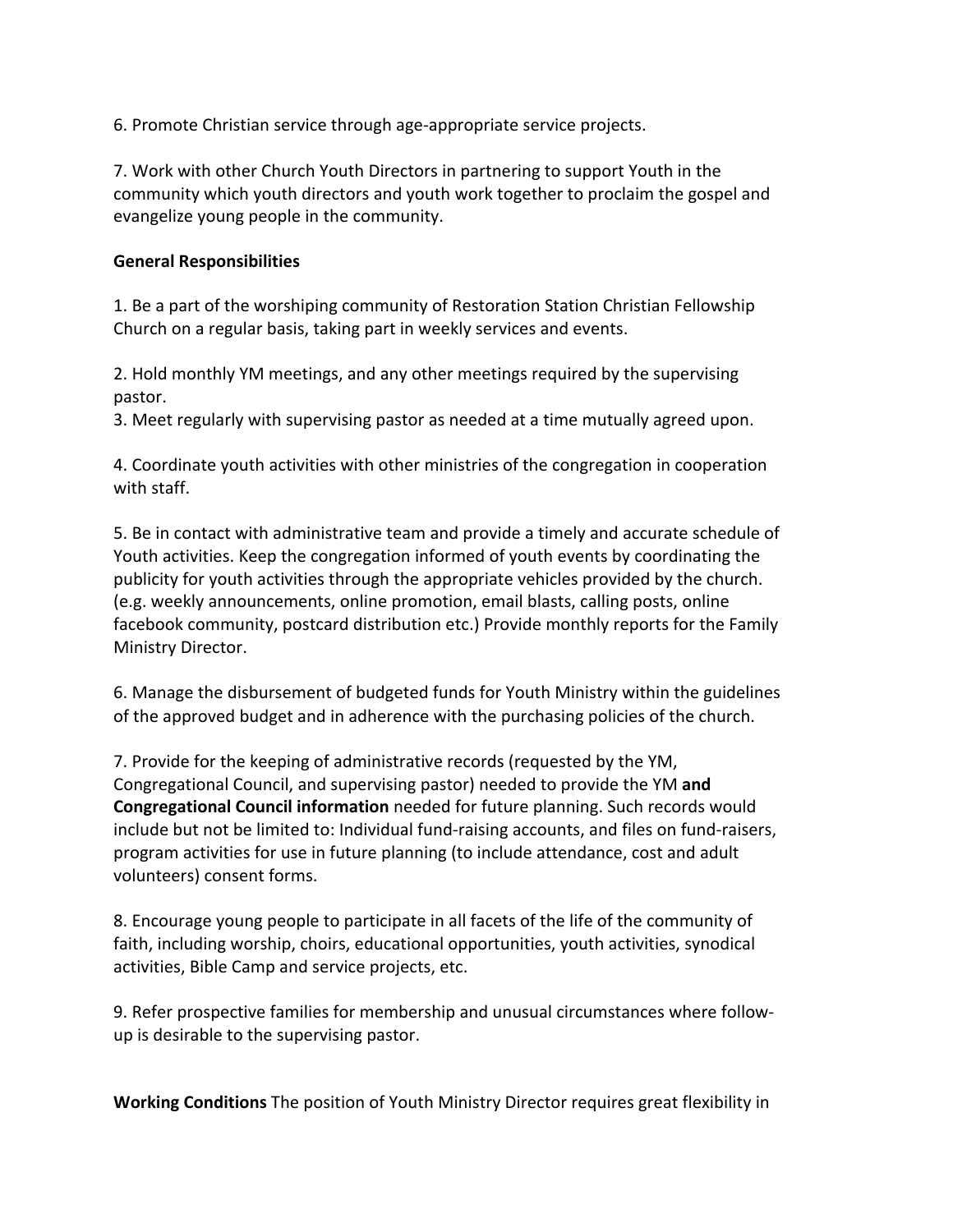hours available for work, including evenings and weekends. The position is a part time, position and is based upon a projected 20 hours per week, the actual number of hours required during any given week are those needed to fulfill the responsibilities of the position. Furthermore it is recognized that the schedule may vary at different times of the year.

## **It is therefore understood that the Youth Ministry Director shall:**

1. Maintain some regularly scheduled office hours in order to be accessible to youth, parents, staff and the leadership.

2. Notify the leadership prior to all unforeseen and untimely absences from regularly scheduled events and provide a suitable substitute in the case of anticipated absence (meeting excepted).

3. In the case of extended time away from the office arrange to receive messages. 4. Office, phone, computer, voice mail, email, Internet services, duplicating and secretarial support is provided by the administrative team for work related to this position.

**Qualifications** Since the Youth Director plays a major role in the faith development of the younger members of the church, both as a leader, and as an example, Restoration Station seeks a professional leader who has their own thriving relationship with Jesus Christ and a solid understanding of the foundations of the Christian faith and who has a strong desire to nurture young people in the Christian faith. We seek a person who generates new ideas and programs and a person who values a team concept of ministry. Therefore, the following qualifications are desirable.

1 . Youth and Family Ministry, Education or significant experience in Youth Ministry.

- 2. The ability to work with youth and adults.
- 3. Good organizational skills.

## **Congregational Support**

Restoration Station Christian Fellowship values its brothers and sisters who have received a call to support and nurture the faith of our young Christians. We therefore on our part will:

1. Encourage, pray, and support you as a leader in this congregation.

2. Support you with a stipend. The details of which can be negotiated depending upon your needs.